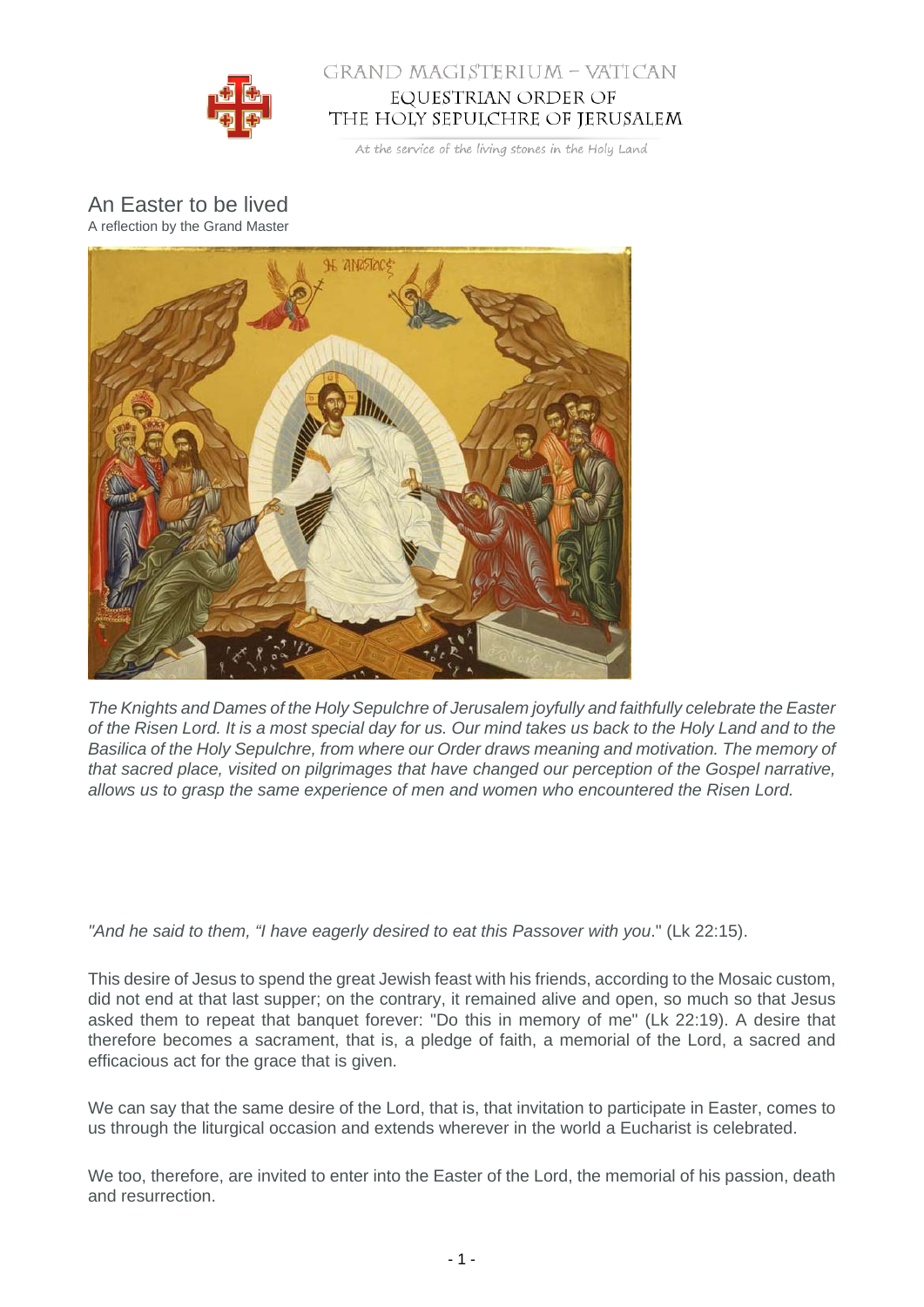What does it mean to enter into the Easter of Jesus?

The disciples had a friendship with him, a long-standing relationship consolidated by being strongly drawn to him over time through dialogue, preaching, pilgrimages during which they witnessed prodigious events and by his mercy towards the least and the sick that surprised and amazed everyone. Jesus spoke of God, and he spoke of him as Father; he was not interested in an exclusivist and intolerant religion. For Peter and the others, then, there were many rich bonds.

But for us? This is a real question, not a rhetorical one, a serious one, all the more so because for many today, entering Easter smacks of something ritualistic, of the past, an event that emerging from pages of a distant history, even more so in a socio-cultural context often indifferent to sacredness, accustomed to burning news and facts, even dramatic ones; in the case of indifference, there is not much to do; ignorance, on the other hand, can be overcome with a pinch of curiosity.

Entering Easter in a context of faith means reliving the central event of the Christian faith. It is through Easter that we understand the greatness of the mystery of God's Incarnation in Jesus. If Jesus had not risen," St. Paul preached to the Corinthians, "And if Christ has not been raised, our preaching is useless and so is your faith! (1 Cor 15:14). With Easter we approach the mystery of the Lord's Resurrection and that first encounter with the disciples which will become the memorial day (Sunday) of the Risen Lord.

Jesus' resurrection was an amazing event! Easter places us somewhat beside the experience of Peter, John, Thomas and the other disciples, of men and women all deeply troubled by the dramatic end of the Master, whom they now meet alive. From that profound disturbance it is Jesus himself who draws them out: Behold, I am with you once again; look at my hands, my feet and my body, which bear the marks of the Passion (cf. Lk 24:39); remember the words I spoke to you: They hated me without reason (cf. Jn 15:25); I will come back to you (cf. Jn 14:28) and I will give you the same Spirit of truth (cf. Jn 16:7) that proceeds from the Father and bears witness to my mission (cf. Jn 15:26-27). The faith of the Church is founded on that event!

Before Jesus who is alive again and who allows himself to be seen and touched, the disciples, the women and the others no longer view him as they did in the past, as they did before his death. They now view him with the humility of a trust transformed into a new bond, which is not only anthropological but theological, a bond that has gone through pain, death and the confusion of the heart and has been purified. This is the definitive experience that unites Jesus and his divinity to the men and women and makes them his apostles in the world.

In Easter Jesus takes us in the same way. In the same way as his friends, because we too need to be with Christ and to encounter him, to feel his benevolent gaze, not scandalized, not inquisitive, not judgmental, but a messenger of that peace with which he greeted and reconciled the disciples for the first time after his resurrection: Peace be with you! (cf. Lk 24:16).

Easter reminds us that in our lives, God is not an indifferent spectator, even if at times this is our perception, traumatized by the evil that torments us, by the violence that surrounds us and by the "silence" of God; Jesus does not remain buried by death and by our unbelief; as with the two disciples on the road to Emmaus, he accompanies us as travellers, he makes himself known in the signs of the spirit, he warms our hearts by giving meaning to our questions, he sits at the table with us, he takes and breaks the bread of faith, he pronounces the blessing, he gives us the food of the sacraments, of forgiveness and grace, and slowly lets our eyes open.